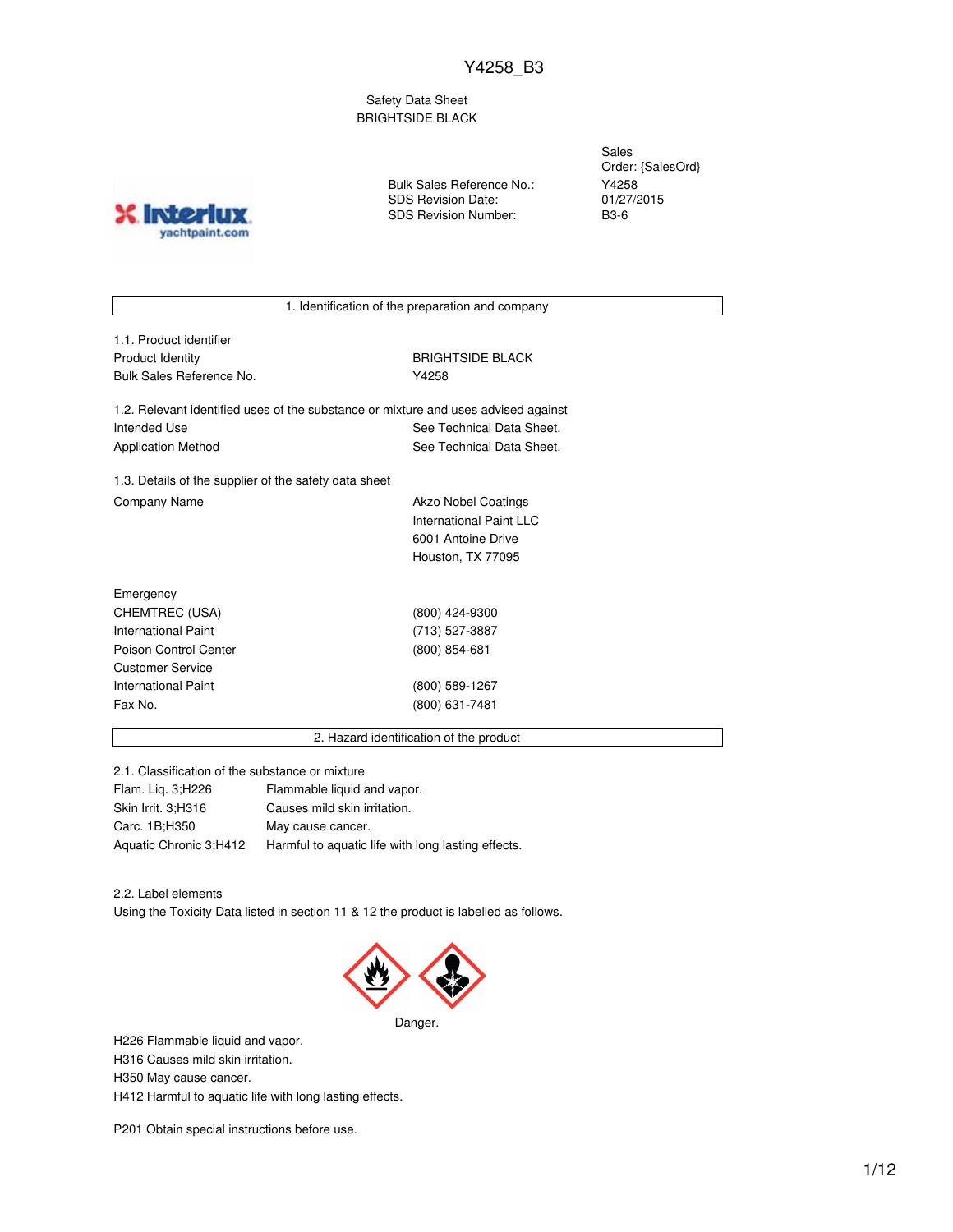P202 Do not handle until all safety precautions have been read and understood.

P210 Keep away from heat / sparks / open flames / hot surfaces - No smoking.

P260 Do not breathe mist / vapors / spray.

P262 Do not get in eyes, on skin, or on clothing.

P273 Avoid release to the environment.

P280 Wear protective gloves / eye protection / face protection.

P301+310 IF SWALLOWED: Immediately call a POISON CENTER or doctor/physician.

P303+361+353 IF ON SKIN (or hair): Remove/Take off immediately all contaminated clothing. Rinse skin with water/shower.

P308+313 IF exposed or concerned: Get medical advice/attention.

P331 Do NOT induce vomiting.

P332+313 If skin irritation occurs: Get medical advice/attention.

P370 In case of fire: Use water spray, fog, or regular foam..

P403+233 Store in a well ventilated place. Keep container tightly closed.

P405 Store locked up.

P501 Dispose of contents / container in accordance with local / national regulations.

| <b>HMIS Rating</b> | Health: 2 | Flammability: 2 | Reactivity: 0 |  |
|--------------------|-----------|-----------------|---------------|--|
|--------------------|-----------|-----------------|---------------|--|

3. Composition/information on ingredients

This product contains the following substances that present a hazard within the meaning of the relevant State and Federal Hazardous Substances regulations.

| <b>Ingredient/Chemical Designations</b>                                                                  |              | Weight % GHS Classification                                                                                                                  | <b>Notes</b> |
|----------------------------------------------------------------------------------------------------------|--------------|----------------------------------------------------------------------------------------------------------------------------------------------|--------------|
| Solvent naphtha (petroleum), medium aliphatic<br><b>CAS Number:</b><br>0064742-88-7                      | $25 - 50$    | Asp. Tox. 1:H304                                                                                                                             | [1]          |
| Petroleum distillates, hydrotreated light<br>CAS Number:<br>0064742-47-8                                 | $1.0 - 10$   | Asp. Tox. 1;H304                                                                                                                             | [1]          |
| Stoddard solvent<br>CAS Number:<br>0008052-41-3                                                          | $1.0 - 10$   | Asp. Tox. 1;H304                                                                                                                             | [1][2]       |
| Dimethyl glutarate<br>CAS Number:<br>0001119-40-0                                                        | $1.0 - 10$   |                                                                                                                                              | [1]          |
| Naphtha (petroleum), heavy aromatic<br>CAS Number:<br>0064742-94-5                                       | $1.0 - 10$   | Asp. Tox. 1; H304                                                                                                                            | [1]          |
| Xylenes (o-, m-, p- isomers)<br><b>CAS Number:</b><br>0001330-20-7                                       | $1.0 - 10$   | Flam. Liq. 3;H226<br>Acute Tox. 4;H332<br>Acute Tox. 4:H312<br>Skin Irrit. 2;H315<br>Eye Irrit. 2;H319<br>STOT SE 3:H335<br>Asp. Tox. 1;H304 | [1][2]       |
| SATURATED HYDROCARBON<br><b>TS-KS6505</b><br>CAS Number:                                                 | $1.0 - 10$   |                                                                                                                                              | $[1]$        |
| Carbon black<br>CAS Number:<br>0001333-86-4                                                              | $1.0 - 10$   | ----                                                                                                                                         | $[1][2]$     |
| 2,5-Pyrrolidinedione,<br>3-dodecyl-1-(2,2,6,6-tetramethyl-4-piperidinyl)-<br>CAS Number:<br>0079720-19-7 | $1.0 - 10$   |                                                                                                                                              | [1]          |
| Hexanoic acid, 2-ethyl-, cobalt(2+) salt<br>0000136-52-7<br><b>CAS Number:</b>                           | $0.10 - 1.0$ | Acute Tox. 4; H302<br>Skin Sens. 1;H317<br>Repr. 2;H361F<br><b>Aquatic Acute</b><br>1;H400<br><b>Aquatic Chronic</b><br>1:H410               | $[1]$        |
| Naphthalene<br><b>CAS Number:</b><br>0000091-20-3                                                        | $0.10 - 1.0$ | Carc. 2:H351<br>Acute Tox. 4;H302<br><b>Aquatic Acute</b><br>1;H400<br><b>Aquatic Chronic</b><br>1;H410                                      | $[1][2]$     |
| Methyl ethyl ketoxime<br>CAS Number:<br>0000096-29-7                                                     | $0.10 - 1.0$ | Carc. 2:H351<br>Acute Tox. 4;H312                                                                                                            | $[1]$        |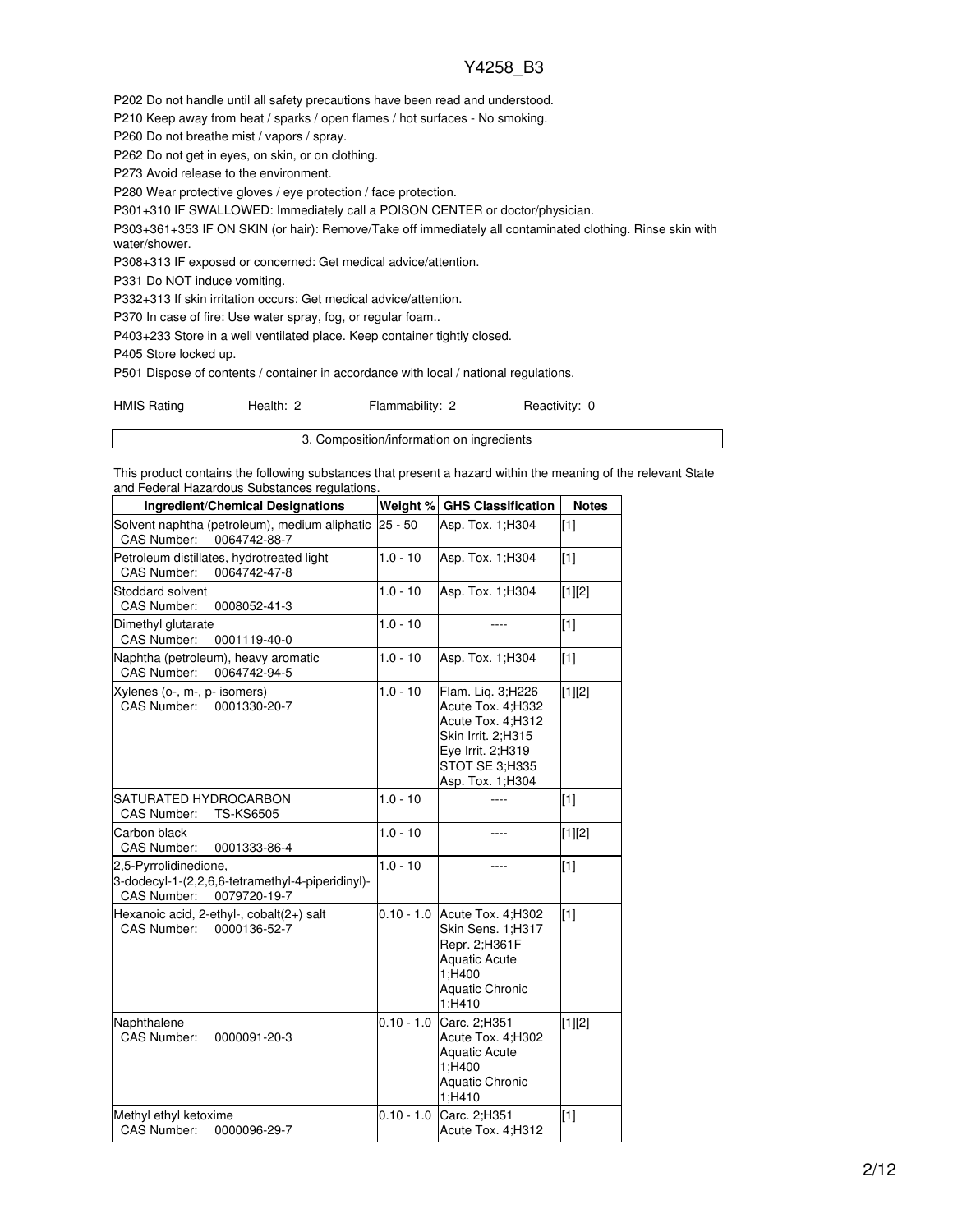#### Eye Dam. 1;H318 Skin Sens. 1;H317

[1] Substance classified with a health or environmental hazard.

[2] Substance with a workplace exposure limit.

[3] PBT-substance or vPvB-substance.

\*The full texts of the phrases are shown in Section 16.

| 4.1. Description of first aid measures |                                                                                                                                                                                                                                                                                                       |
|----------------------------------------|-------------------------------------------------------------------------------------------------------------------------------------------------------------------------------------------------------------------------------------------------------------------------------------------------------|
| General                                | Remove contaminated clothing and shoes. Get medical attention immediately. Wash<br>clothing before reuse. Thoroughly clean or destroy contaminated shoes.                                                                                                                                             |
| Inhalation                             | If inhaled, remove to fresh air. If not breathing, give artificial respiration. If breathing is<br>difficult, give oxygen. Get medical attention immediately.                                                                                                                                         |
| Eyes                                   | In case of contact, immediately flush eyes with plenty of water for at least 15 minutes.<br>Get medical attention immediately.                                                                                                                                                                        |
| Skin                                   | In case of contact, immediately flush skin with soap and plenty of water. Get medical<br>attention immediately.                                                                                                                                                                                       |
| Ingestion                              | If swallowed, immediately contact Poison Control Center at 1-800-854-6813. DO NOT<br>induce vomiting unless instructed to do so by medical personnel. Never give anything<br>by mouth to an unconscious person.                                                                                       |
|                                        | 4.2. Most important symptoms and effects, both acute and delayed                                                                                                                                                                                                                                      |
| Overview                               | NOTICE: Reports have associated repeated and prolonged occupational<br>overexposure to solvents with permanent brain and nervous system damage.<br>Intentional misuse by deliberately concentrating and inhaling the contents may be<br>harmful or fatal. Avoid contact with eyes, skin and clothing. |
| Inhalation                             | Harmful if inhaled. Causes nose and throat irritation. Vapors may affect the brain or<br>nervous system causing dizziness, headache or nausea.                                                                                                                                                        |
| Eyes                                   | Causes severe eye irritation. Avoid contact with eyes.                                                                                                                                                                                                                                                |
| Skin                                   | Causes skin irritation. May be harmful if absorbed through the skin.                                                                                                                                                                                                                                  |
| Ingestion                              | Harmful if swallowed. May cause abdominal pain, nausea, vomiting, diarrhea, or<br>drowsiness.                                                                                                                                                                                                         |
| Chronic effects                        | Possible cancer hazard. Contains an ingredient which may cause cancer based on<br>animal data (See Section 2 and Section 15 for each ingredient). Risk of cancer<br>depends on duration and level of exposure.                                                                                        |
|                                        | 5. Fire-fighting measures                                                                                                                                                                                                                                                                             |

4. First aid measures

5.1. Extinguishing media

CAUTION: This product has a very low flashpoint. Use of water spray when fighting fire may be inefficient. SMALL FIRES: Use dry chemical, CO2, water spray or alcohol-resistant foam. LARGE FIRES: Use water spray, fog, or alcohol-resistant foam. Do not use straight streams. Move containers from fire area if you can do so without risk. Runoff from fire control may cause pollution. Dike fire control water for later disposal. Do not scatter the material.

5.2. Special hazards arising from the substance or mixture

May produce hazardous fumes when heated to decomposition as in welding. Fumes may produce Carbon Dioxide and Carbon Monoxide.

5.3. Advice for fire-fighters

Cool closed containers exposed to fire by spraying them with water. Do not allow run off water and contaminants from fire fighting to enter drains or water courses.

ERG Guide No.

6. Accidental release measures

6.1. Personal precautions, protective equipment and emergency procedures

ELIMINATE ALL IGNITION SOURCES (no smoking, flares, sparks or flames in immediate area). Use only non-sparking equipment to handle spilled material and absorbent. Do not touch or walk through spilled material. Stop leak if you can do so without risk. Prevent entry into waterways, sewers, basements or confined areas. A vapor suppressing foam may be used to reduce vapors. Absorb or cover with dry earth, sand, or other non-combustible material and transfer to containers. Use non-sparking tools to collect absorbed material.

6.2. Environmental precautions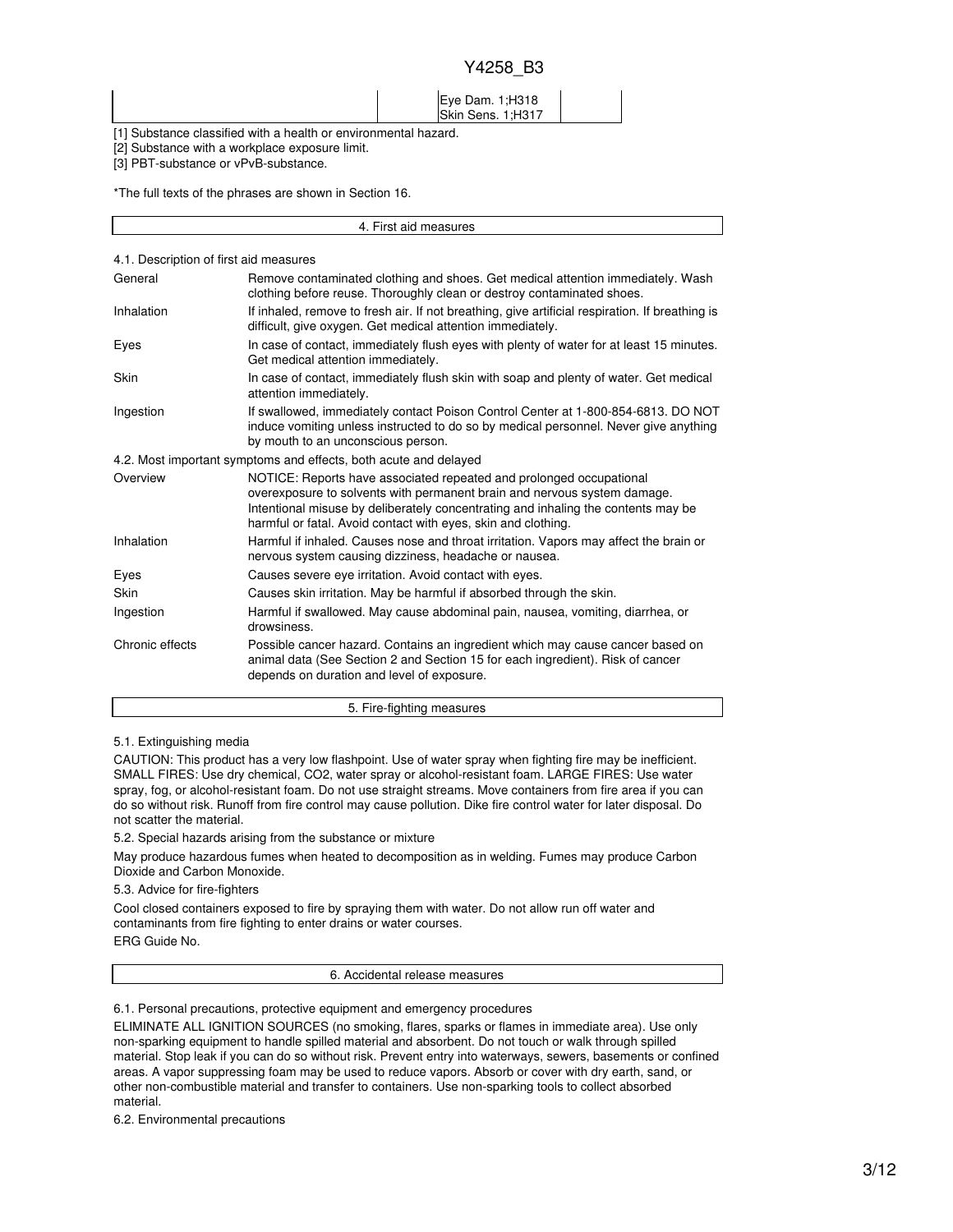Do not allow spills to enter drains or watercourses.

6.3. Methods and material for containment and cleaning up

CALL CHEMTREC at (800)-424-9300 for emergency response. Isolate spill or leak area immediately for at least 25 to 50 meters (80 to 160 feet) in all directions. Keep unauthorized personnel away. Stay upwind. Keep out of low areas. Ventilate closed spaces before entering. LARGE SPILLS: Consider initial downwind evacuation for at least 300 meters (1000 feet).

#### 7. Handling and storage

7.1. Precautions for safe handling Handling Vapors may cause flash fire or ignite explosively.

In Storage Keep away from heat, sparks and flame.

7.2. Conditions for safe storage, including any incompatibilities

Store between 40-100F (4-38C).

Do not get in eyes, on skin or clothing.

Strong oxidizing agents.

Do not smoke. Extinguish all flames and pilot lights, and turn off stoves, heaters, electric motors and other sources of ignition during use and until all vapors are gone.

7.3. Specific end use(s)

Close container after each use.

Wash thoroughly after handling.

Prevent build-up of vapors by opening all windows and doors to achieve cross-ventilation.

8. Exposure controls and personal protection

| CAS No.                  | Ingredient                                              | <b>Source</b> | Value                                                                                             |
|--------------------------|---------------------------------------------------------|---------------|---------------------------------------------------------------------------------------------------|
| 0000091-20-3 Naphthalene |                                                         | <b>OSHA</b>   | 10 ppm TWA; 50 mg/m3 TWA15<br>ppm STEL; 75 mg/m3 STEL                                             |
|                          |                                                         | <b>ACGIH</b>  | 10 ppm TWA15 ppm STEL                                                                             |
|                          |                                                         | <b>NIOSH</b>  | 10 ppm TWA; 50 mg/m3 TWA15<br>ppm STEL; 75 mg/m3 STEL250<br>ppm IDLH                              |
|                          |                                                         | Supplier      |                                                                                                   |
|                          |                                                         | OHSA.<br>CAN  | 10 ppm TWA15 ppm STEL                                                                             |
|                          |                                                         | Mexico        | 10 ppm TWA LMPE-PPT; 50 mg/m3<br>TWA LMPE-PPT15 ppm STEL<br>[LMPE-CT]; 75 mg/m3 STEL<br>[LMPE-CT] |
|                          |                                                         | <b>Brazil</b> |                                                                                                   |
|                          | 0000096-29-7 Methyl ethyl ketoxime                      | <b>OSHA</b>   |                                                                                                   |
|                          |                                                         | <b>ACGIH</b>  |                                                                                                   |
|                          |                                                         | <b>NIOSH</b>  |                                                                                                   |
|                          |                                                         | Supplier      |                                                                                                   |
|                          |                                                         | OHSA.<br>CAN  |                                                                                                   |
|                          |                                                         | Mexico        |                                                                                                   |
|                          |                                                         | <b>Brazil</b> |                                                                                                   |
|                          | $0000136-52-7$ Hexanoic acid, 2-ethyl-, cobalt(2+) salt | OSHA          |                                                                                                   |
|                          |                                                         | <b>ACGIH</b>  |                                                                                                   |
|                          |                                                         | <b>NIOSH</b>  |                                                                                                   |
|                          |                                                         | Supplier      |                                                                                                   |

## 8.1. Control parameters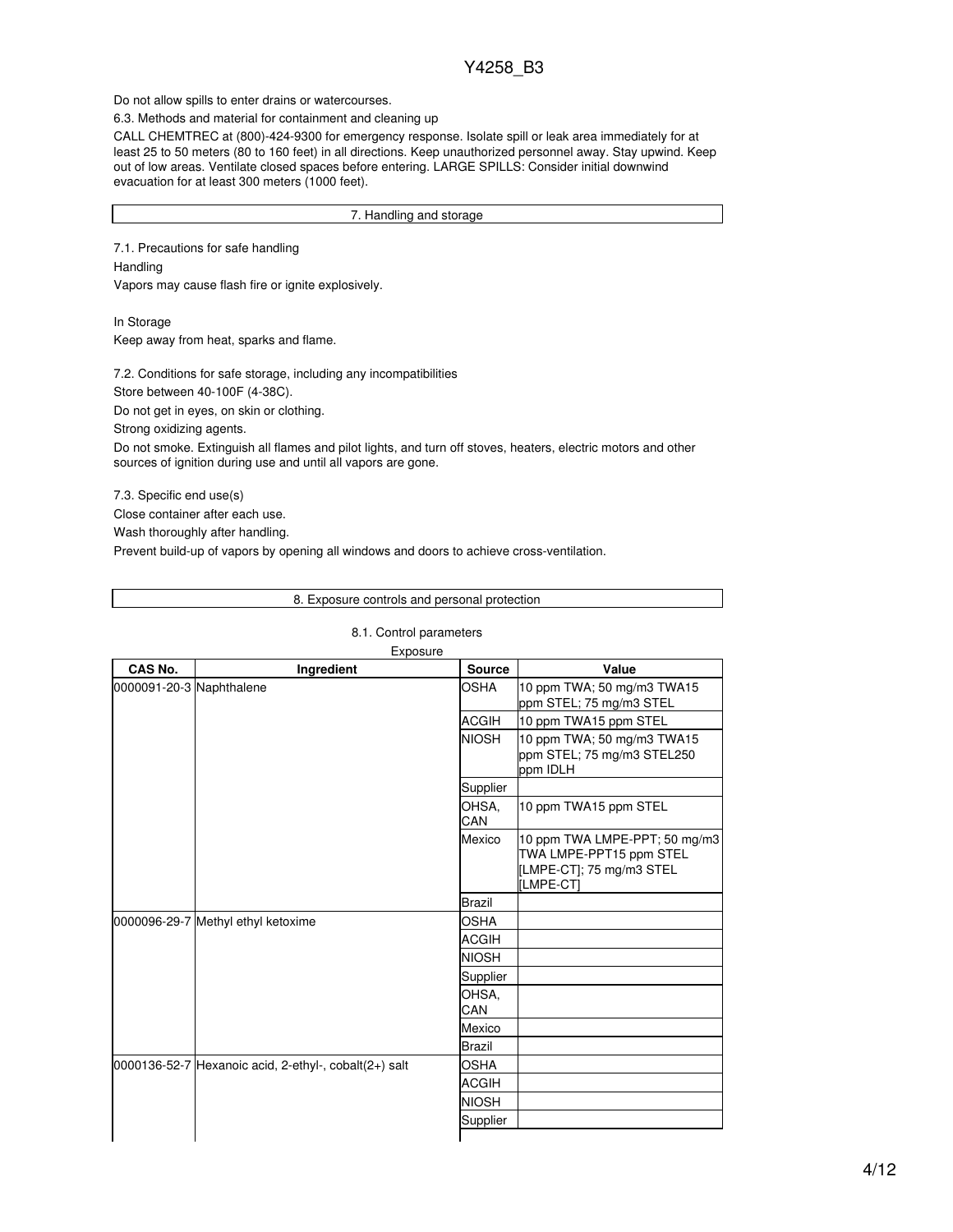|                                                            | OHSA,                        |                                                                                                                         |
|------------------------------------------------------------|------------------------------|-------------------------------------------------------------------------------------------------------------------------|
|                                                            | CAN                          |                                                                                                                         |
|                                                            | Mexico                       |                                                                                                                         |
|                                                            | <b>Brazil</b>                |                                                                                                                         |
| 0001119-40-0 Dimethyl glutarate                            | <b>OSHA</b>                  |                                                                                                                         |
|                                                            | <b>ACGIH</b>                 |                                                                                                                         |
|                                                            | <b>NIOSH</b>                 |                                                                                                                         |
|                                                            | Supplier                     |                                                                                                                         |
|                                                            | OHSA.<br>CAN                 |                                                                                                                         |
|                                                            | Mexico                       |                                                                                                                         |
|                                                            | Brazil                       |                                                                                                                         |
| 0001330-20-7 Xylenes (o-, m-, p- isomers)                  | OSHA                         | 100 ppm TWA; 435 mg/m3 TWA150<br>ppm STEL; 655 mg/m3 STEL                                                               |
|                                                            | ACGIH                        | 100 ppm TWA150 ppm STEL                                                                                                 |
|                                                            | <b>NIOSH</b>                 |                                                                                                                         |
|                                                            | Supplier                     |                                                                                                                         |
|                                                            | OHSA.                        | 100 ppm TWA150 ppm STEL                                                                                                 |
|                                                            | CAN                          |                                                                                                                         |
|                                                            | Mexico                       | 100 ppm TWA LMPE-PPT; 435<br>mg/m3 TWA LMPE-PPT150 ppm<br>STEL [LMPE-CT]; 655 mg/m3 STEL<br>[LMPE-CT]                   |
|                                                            | Brazil                       | 78 ppm TWA LT; 340 mg/m3 TWA<br>LТ                                                                                      |
| 0001333-86-4 Carbon black                                  | OSHA                         | 3.5 mg/m3 TWA                                                                                                           |
|                                                            | <b>ACGIH</b>                 | 3 mg/m3 TWA (inhalable fraction)                                                                                        |
|                                                            | <b>NIOSH</b>                 | 3.5 mg/m3 TWA; 0.1 mg/m3 TWA<br>(Carbon black in presence of<br>Polycyclic aromatic hydrocarbons,<br>as 1750 mg/m3 IDLH |
|                                                            | Supplier                     |                                                                                                                         |
|                                                            | OHSA,<br>CAN                 | 3 mg/m3 TWA (inhalable)                                                                                                 |
|                                                            | Mexico                       | 3.5 mg/m3 TWA LMPE-PPT7<br>mg/m3 STEL [LMPE-CT]                                                                         |
|                                                            | Brazil                       |                                                                                                                         |
| 0008052-41-3 Stoddard solvent                              | OSHA                         | 500 ppm TWA; 2900 mg/m3 TWA                                                                                             |
|                                                            | ACGIH                        | 100 ppm TWA                                                                                                             |
|                                                            | <b>NIOSH</b>                 | 350 mg/m3 TWA1800 mg/m3<br>Ceiling (15 min) 20000 mg/m3 IDLH                                                            |
|                                                            | Supplier                     |                                                                                                                         |
|                                                            | OHSA,<br>CAN                 | 525 mg/m3 TWA (140C Flash                                                                                               |
|                                                            | Mexico                       | aliphatic solvent)<br>100 ppm TWA LMPE-PPT; 523<br>mg/m3 TWA LMPE-PPT200 ppm                                            |
|                                                            |                              | STEL [LMPE-CT]; 1050 mg/m3<br>STEL [LMPE-CT]                                                                            |
|                                                            | Brazil                       |                                                                                                                         |
| 0064742-47-8 Petroleum distillates, hydrotreated light     | OSHA                         |                                                                                                                         |
|                                                            | ACGIH                        |                                                                                                                         |
|                                                            | <b>NIOSH</b>                 |                                                                                                                         |
|                                                            | Supplier                     |                                                                                                                         |
|                                                            | OHSA,                        |                                                                                                                         |
|                                                            |                              |                                                                                                                         |
|                                                            | CAN                          |                                                                                                                         |
|                                                            | Mexico                       |                                                                                                                         |
|                                                            | <b>Brazil</b>                |                                                                                                                         |
| 0064742-88-7 Solvent naphtha (petroleum), medium aliphatic | <b>OSHA</b>                  |                                                                                                                         |
|                                                            | <b>ACGIH</b><br><b>NIOSH</b> |                                                                                                                         |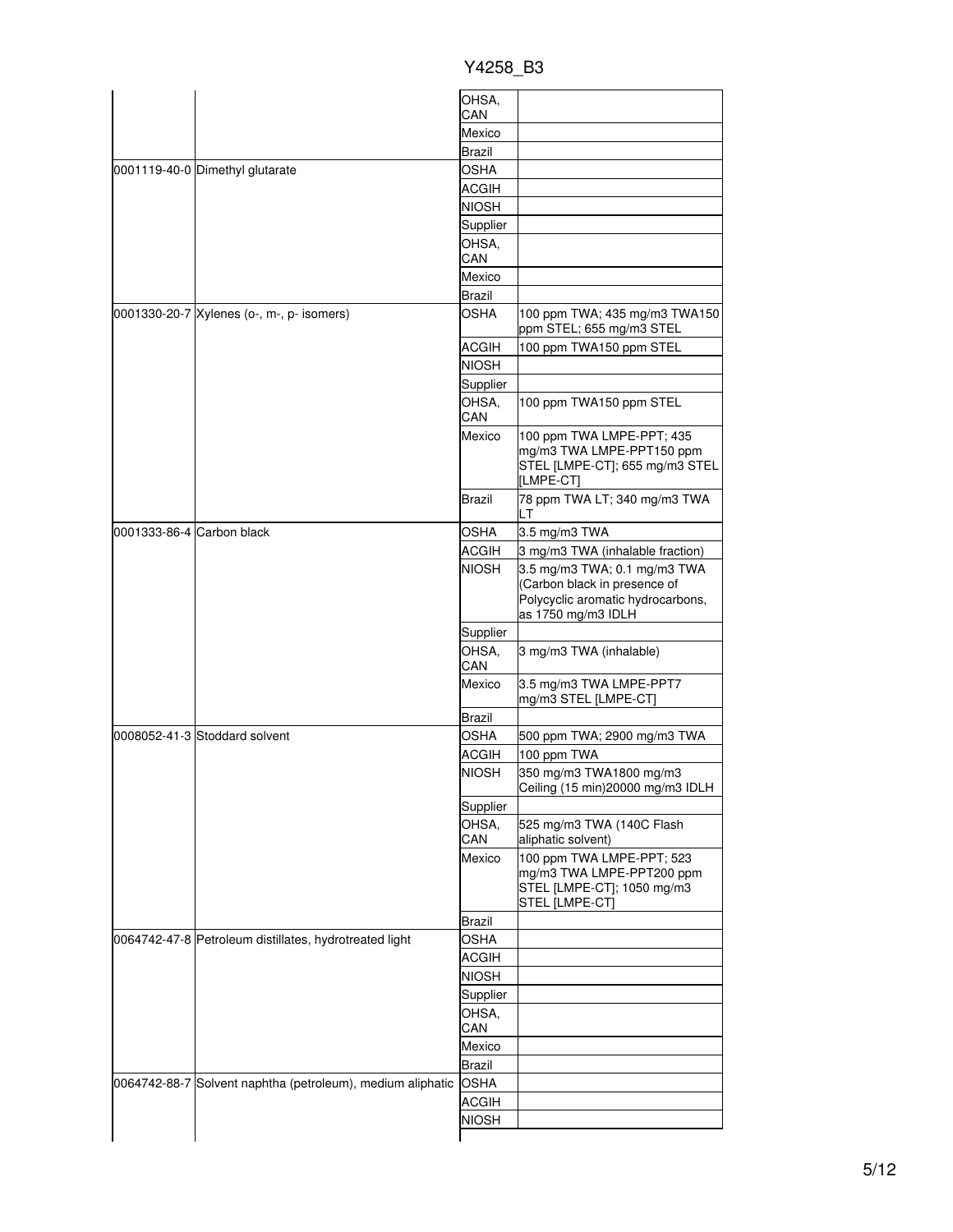|                  |                                                                                        | Supplier      |  |
|------------------|----------------------------------------------------------------------------------------|---------------|--|
|                  |                                                                                        | OHSA,<br>CAN  |  |
|                  |                                                                                        | Mexico        |  |
|                  |                                                                                        | <b>Brazil</b> |  |
|                  | 0064742-94-5 Naphtha (petroleum), heavy aromatic                                       | <b>OSHA</b>   |  |
|                  |                                                                                        | <b>ACGIH</b>  |  |
|                  |                                                                                        | <b>NIOSH</b>  |  |
|                  |                                                                                        | Supplier      |  |
|                  |                                                                                        | OHSA,<br>CAN  |  |
|                  |                                                                                        | Mexico        |  |
|                  |                                                                                        | <b>Brazil</b> |  |
|                  | 0079720-19-7 2,5-Pyrrolidinedione,<br>3-dodecyl-1-(2,2,6,6-tetramethyl-4-piperidinyl)- | <b>OSHA</b>   |  |
|                  |                                                                                        | <b>ACGIH</b>  |  |
|                  |                                                                                        | <b>NIOSH</b>  |  |
|                  |                                                                                        | Supplier      |  |
|                  |                                                                                        | OHSA,<br>CAN  |  |
|                  |                                                                                        | Mexico        |  |
|                  |                                                                                        | <b>Brazil</b> |  |
| <b>TS-KS6505</b> | SATURATED HYDROCARBON                                                                  | <b>OSHA</b>   |  |
|                  |                                                                                        | <b>ACGIH</b>  |  |
|                  |                                                                                        | <b>NIOSH</b>  |  |
|                  |                                                                                        | Supplier      |  |
|                  |                                                                                        | OHSA,<br>CAN  |  |
|                  |                                                                                        | Mexico        |  |
|                  |                                                                                        | <b>Brazil</b> |  |

| Y4258 B3 |  |
|----------|--|
|          |  |

| Health Data               |                                                                                        |              |                                                                      |  |
|---------------------------|----------------------------------------------------------------------------------------|--------------|----------------------------------------------------------------------|--|
| CAS No.                   | Ingredient                                                                             | Source       | Value                                                                |  |
| 0000091-20-3 Naphthalene  |                                                                                        |              | NIOSH Hemolysis and eye irritation that<br>causes cataracts          |  |
|                           | 0000096-29-7 Methyl ethyl ketoxime                                                     | <b>NIOSH</b> |                                                                      |  |
|                           | $ 0000136-52-7 $ Hexanoic acid, 2-ethyl-, cobalt $(2+)$ salt                           | <b>NIOSH</b> |                                                                      |  |
|                           | 0001119-40-0 Dimethyl glutarate                                                        | <b>NIOSH</b> |                                                                      |  |
|                           | 0001330-20-7 Xylenes (o-, m-, p- isomers)                                              | NIOSH.       | Central nervous system depressant;<br>respiratory and eye irritation |  |
| 0001333-86-4 Carbon black |                                                                                        | <b>NIOSH</b> | Lung cardiovascular                                                  |  |
|                           | 0008052-41-3 Stoddard solvent                                                          | <b>NIOSH</b> | Eye nose                                                             |  |
|                           | 0064742-47-8 Petroleum distillates, hydrotreated light                                 | <b>NIOSH</b> |                                                                      |  |
|                           | 0064742-88-7 Solvent naphtha (petroleum), medium aliphatic                             | <b>NIOSH</b> |                                                                      |  |
|                           | 0064742-94-5 Naphtha (petroleum), heavy aromatic                                       | <b>NIOSH</b> |                                                                      |  |
|                           | 0079720-19-7 2,5-Pyrrolidinedione,<br>3-dodecyl-1-(2,2,6,6-tetramethyl-4-piperidinyl)- | <b>NIOSH</b> |                                                                      |  |
| TS-KS6505                 | ISATURATED HYDROCARBON                                                                 | <b>NIOSH</b> |                                                                      |  |

### Carcinogen Data

| CAS No.                  | Ingredient                                                   | <b>Source</b> l | Value                                                                  |
|--------------------------|--------------------------------------------------------------|-----------------|------------------------------------------------------------------------|
| 0000091-20-3 Naphthalene |                                                              | <b>OSHA</b>     | Select Carcinogen: Yes                                                 |
|                          |                                                              | <b>NTP</b>      | Known: No: Suspected: Yes                                              |
|                          |                                                              | <b>IARC</b>     | Group 1: No; Group 2a: No; Group<br>2b: Yes: Group 3: No: Group 4: No: |
|                          | 0000096-29-7 Methyl ethyl ketoxime                           | OSHA            | Select Carcinogen: No                                                  |
|                          |                                                              | <b>NTP</b>      | Known: No: Suspected: No                                               |
|                          |                                                              | <b>IARC</b>     | Group 1: No: Group 2a: No: Group<br>2b: No; Group 3: No; Group 4: No;  |
|                          | $[0000136-52-7]$ Hexanoic acid, 2-ethyl-, cobalt $(2+)$ salt | OSHA            | Select Carcinogen: No                                                  |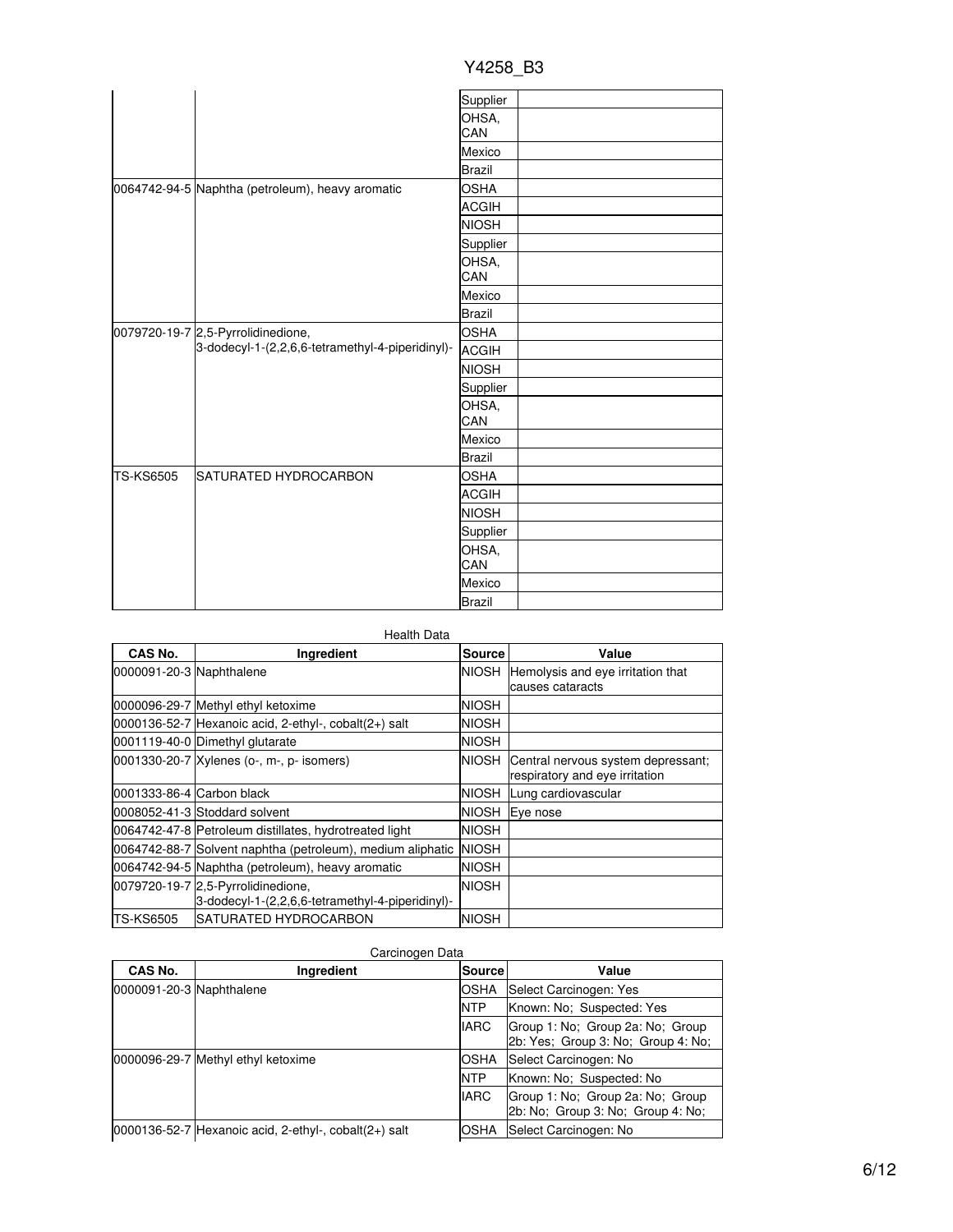|                           |                                                            | <b>NTP</b>  | Known: No; Suspected: No                                               |
|---------------------------|------------------------------------------------------------|-------------|------------------------------------------------------------------------|
|                           |                                                            | <b>IARC</b> | Group 1: No; Group 2a: No; Group                                       |
|                           |                                                            |             | 2b: No; Group 3: No; Group 4: No;                                      |
|                           | 0001119-40-0 Dimethyl glutarate                            | <b>OSHA</b> | Select Carcinogen: No                                                  |
|                           |                                                            | <b>NTP</b>  | Known: No; Suspected: No                                               |
|                           |                                                            | <b>IARC</b> | Group 1: No; Group 2a: No; Group<br>2b: No; Group 3: No; Group 4: No;  |
|                           | 0001330-20-7 Xylenes (o-, m-, p- isomers)                  | OSHA        | Select Carcinogen: No                                                  |
|                           |                                                            | <b>NTP</b>  | Known: No; Suspected: No                                               |
|                           |                                                            | <b>IARC</b> | Group 1: No; Group 2a: No; Group<br>2b: No; Group 3: Yes; Group 4: No; |
| 0001333-86-4 Carbon black |                                                            | OSHA        | Select Carcinogen: Yes                                                 |
|                           |                                                            | <b>NTP</b>  | Known: No: Suspected: No                                               |
|                           |                                                            | <b>IARC</b> | Group 1: No; Group 2a: No; Group<br>2b: Yes; Group 3: No; Group 4: No; |
|                           | 0008052-41-3 Stoddard solvent                              | OSHA        | Select Carcinogen: No                                                  |
|                           |                                                            | NTP         | Known: No; Suspected: No                                               |
|                           |                                                            | <b>IARC</b> | Group 1: No; Group 2a: No; Group<br>2b: No; Group 3: No; Group 4: No;  |
|                           | 0064742-47-8 Petroleum distillates, hydrotreated light     | OSHA        | Select Carcinogen: No                                                  |
|                           |                                                            | <b>NTP</b>  | Known: No; Suspected: No                                               |
|                           |                                                            | <b>IARC</b> | Group 1: No; Group 2a: No; Group<br>2b: No; Group 3: No; Group 4: No;  |
|                           | 0064742-88-7 Solvent naphtha (petroleum), medium aliphatic | <b>OSHA</b> | Select Carcinogen: No                                                  |
|                           |                                                            | <b>NTP</b>  | Known: No; Suspected: No                                               |
|                           |                                                            | <b>IARC</b> | Group 1: No: Group 2a: No: Group<br>2b: No; Group 3: No; Group 4: No;  |
|                           | 0064742-94-5 Naphtha (petroleum), heavy aromatic           | OSHA        | Select Carcinogen: No                                                  |
|                           |                                                            | <b>NTP</b>  | Known: No; Suspected: No                                               |
|                           |                                                            | <b>IARC</b> | Group 1: No; Group 2a: No; Group<br>2b: No; Group 3: No; Group 4: No;  |
|                           | 0079720-19-7 2,5-Pyrrolidinedione,                         | <b>OSHA</b> | Select Carcinogen: No                                                  |
|                           | 3-dodecyl-1-(2,2,6,6-tetramethyl-4-piperidinyl)-           | <b>NTP</b>  | Known: No: Suspected: No                                               |
|                           |                                                            | <b>IARC</b> | Group 1: No; Group 2a: No; Group<br>2b: No; Group 3: No; Group 4: No;  |
| TS-KS6505                 | SATURATED HYDROCARBON                                      | <b>OSHA</b> | Select Carcinogen: No                                                  |
|                           |                                                            | <b>NTP</b>  | Known: No; Suspected: No                                               |
|                           |                                                            | <b>IARC</b> | Group 1: No; Group 2a: No; Group<br>2b: No; Group 3: No; Group 4: No;  |

### 8.2. Exposure controls

| Respiratory | Select equipment to provide protection from the ingredients listed in Section 3 of this<br>document. Ensure fresh air entry during application and drying. If you experience eye<br>watering, headache or dizziness or if air monitoring demonstrates dust, vapor, or mist<br>levels are above applicable limits, wear an appropriate, properly fitted respirator<br>(NIOSH approved) during and after application. Follow respirator manufacturer's<br>directions for respirator use. FOR USERS OF 3M RESPIRATORY PROTECTION<br>ONLY: For information and assistance on 3M occupational health and safety<br>products, call OH&ESD Technical Service toll free in U.S.A. 1-800-243-4630, in<br>Canada call 1-800-267-4414. Please do not contact these numbers regarding other<br>manufacturer's respiratory protection products. 3M does not endorse the accuracy of<br>the information contained in this Material Safety Data Sheet. |
|-------------|-----------------------------------------------------------------------------------------------------------------------------------------------------------------------------------------------------------------------------------------------------------------------------------------------------------------------------------------------------------------------------------------------------------------------------------------------------------------------------------------------------------------------------------------------------------------------------------------------------------------------------------------------------------------------------------------------------------------------------------------------------------------------------------------------------------------------------------------------------------------------------------------------------------------------------------------|
| Eyes        | Avoid contact with eyes. Protective equipment should be selected to provide<br>protection from exposure to the chemicals listed in Section 3 of this document.<br>Depending on the site-specific conditions of use, safety glasses, chemical goggles,<br>and/or head and face protection may be required to prevent contact. The equipment<br>must be thoroughly cleaned, or discarded after each use.                                                                                                                                                                                                                                                                                                                                                                                                                                                                                                                                  |
| Skin        | Protective equipment should be selected to provide protection from exposure to the<br>chemicals listed in Section 3 of this document. Depending on the site-specific<br>conditions of use, protective gloves, apron, boots, head and face protection may be<br>required to prevent contact. The equipment must be thoroughly cleaned, or discarded<br>after each use.                                                                                                                                                                                                                                                                                                                                                                                                                                                                                                                                                                   |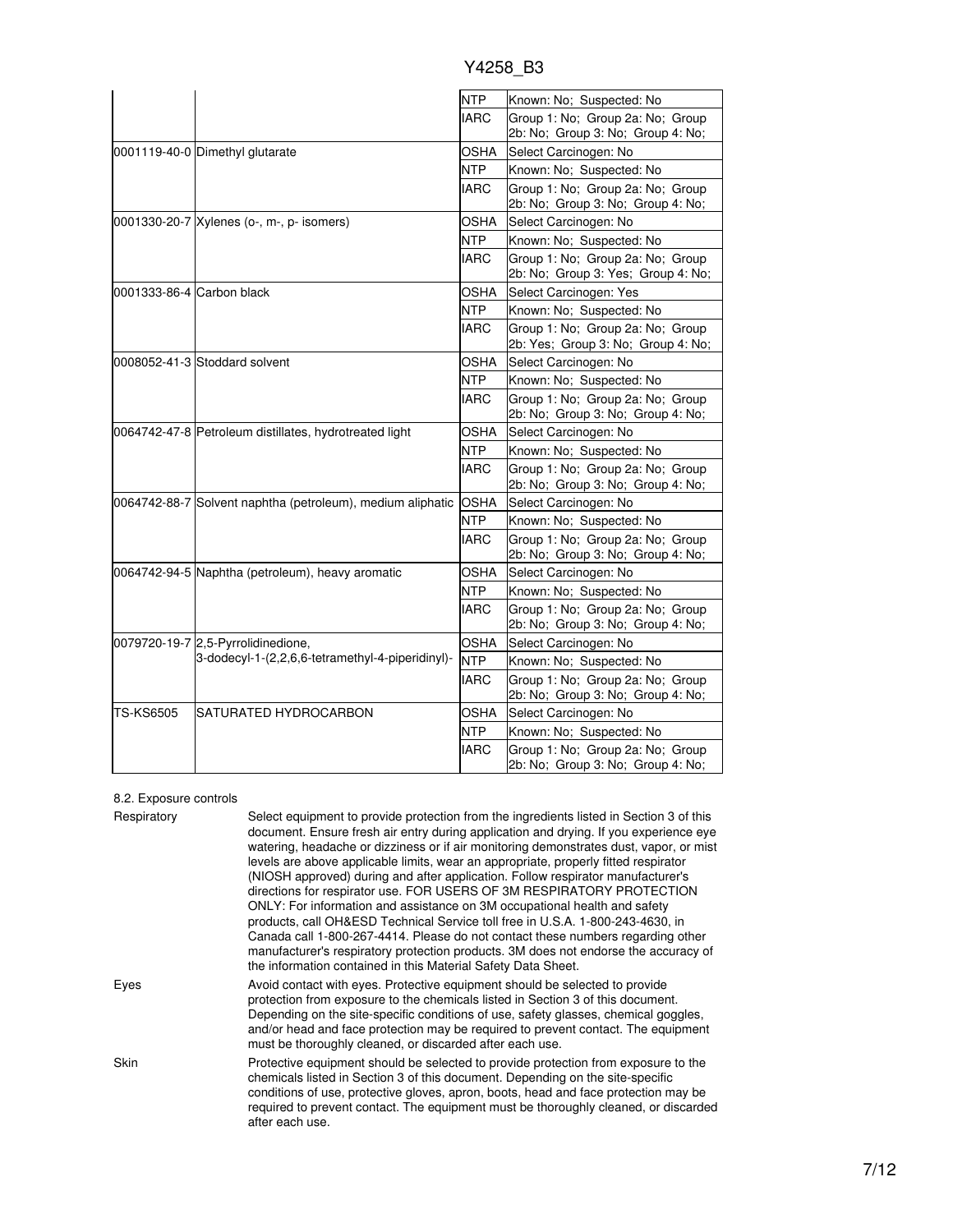Engineering Controls Depending on the site-specific conditions of use, provide adequate ventilation.

Other Work Practices Emergency eye wash fountains and safety showers should be available in the immediate vicinity of any potential exposure. Use good personal hygiene practices. Wash hands before eating, drinking, using toilet facilities, etc. Promptly remove soiled clothing and wash clothing thoroughly before reuse. Shower after work using plenty of soap and water.

| 9. Physical and chemical properties                                    |                                                                               |  |  |
|------------------------------------------------------------------------|-------------------------------------------------------------------------------|--|--|
|                                                                        |                                                                               |  |  |
| Appearance                                                             | <b>Black Liquid</b>                                                           |  |  |
| Odour threshold                                                        | Not Measured                                                                  |  |  |
| рH                                                                     |                                                                               |  |  |
| Melting point / freezing point                                         | Not Measured                                                                  |  |  |
| Initial boiling point and boiling range                                | 41 (°C) 105 (°F)                                                              |  |  |
| <b>Flash Point</b>                                                     | 41 (°C) 105 (°F)                                                              |  |  |
| Evaporation rate (Ether = $1$ )                                        | Not Measured                                                                  |  |  |
| Flammability (solid, gas)                                              | Not Applicable                                                                |  |  |
| Upper/lower flammability or explosive limits Lower Explosive Limit: .7 |                                                                               |  |  |
|                                                                        | Upper Explosive Limit: No Established Limit                                   |  |  |
| vapor pressure (Pa)                                                    | Not Measured                                                                  |  |  |
| <b>Vapor Density</b>                                                   | Heavier than air                                                              |  |  |
| <b>Specific Gravity</b>                                                | 0.93                                                                          |  |  |
| Partition coefficient n-octanol/water (Log<br>Kow)                     | Not Measured                                                                  |  |  |
| Auto-ignition temperature                                              | Not Measured                                                                  |  |  |
| Decomposition temperature                                              | Not Measured                                                                  |  |  |
| Viscosity (cSt)                                                        | No Established Limit Not Measured                                             |  |  |
| VOC <sub>%</sub>                                                       | Refer to the Technical Data Sheet or label where information is<br>available. |  |  |
| VOHAP content (gm/litre of paint)                                      | 66.78 (as supplied)                                                           |  |  |
| VOHAP content (gm/litre of Solid Coating)                              | 29.00<br>(as supplied)                                                        |  |  |

#### 10. Stability and reactivity

10.1. Reactivity

No data available

10.2. Chemical stability

This product is stable and hazardous polymerization will not occur. Not sensitive to mechanical impact. Excessive heat and fumes generation can occur if improperly handled.

10.3. Possibility of hazardous reactions

No data available

10.4. Conditions to avoid

No data available

10.5. Incompatible materials

Strong oxidizing agents.

10.6. Hazardous decomposition products

May produce hazardous fumes when heated to decomposition as in welding. Fumes may produce Carbon Dioxide and Carbon Monoxide.

11. Toxicological information

Acute toxicity

NOTICE: Reports have associated repeated and prolonged occupational overexposure to solvents with permanent brain and nervous system damage. Intentional misuse by deliberately concentrating and inhaling the contents may be harmful or fatal.

| <b>Ingredient</b> | mg/kg | Oral LD50. Skin LD50.<br>ma/ka | Inhalation | <b>Inhalation</b><br>Vapor LD50, Dust/Mist LD50, |
|-------------------|-------|--------------------------------|------------|--------------------------------------------------|
|-------------------|-------|--------------------------------|------------|--------------------------------------------------|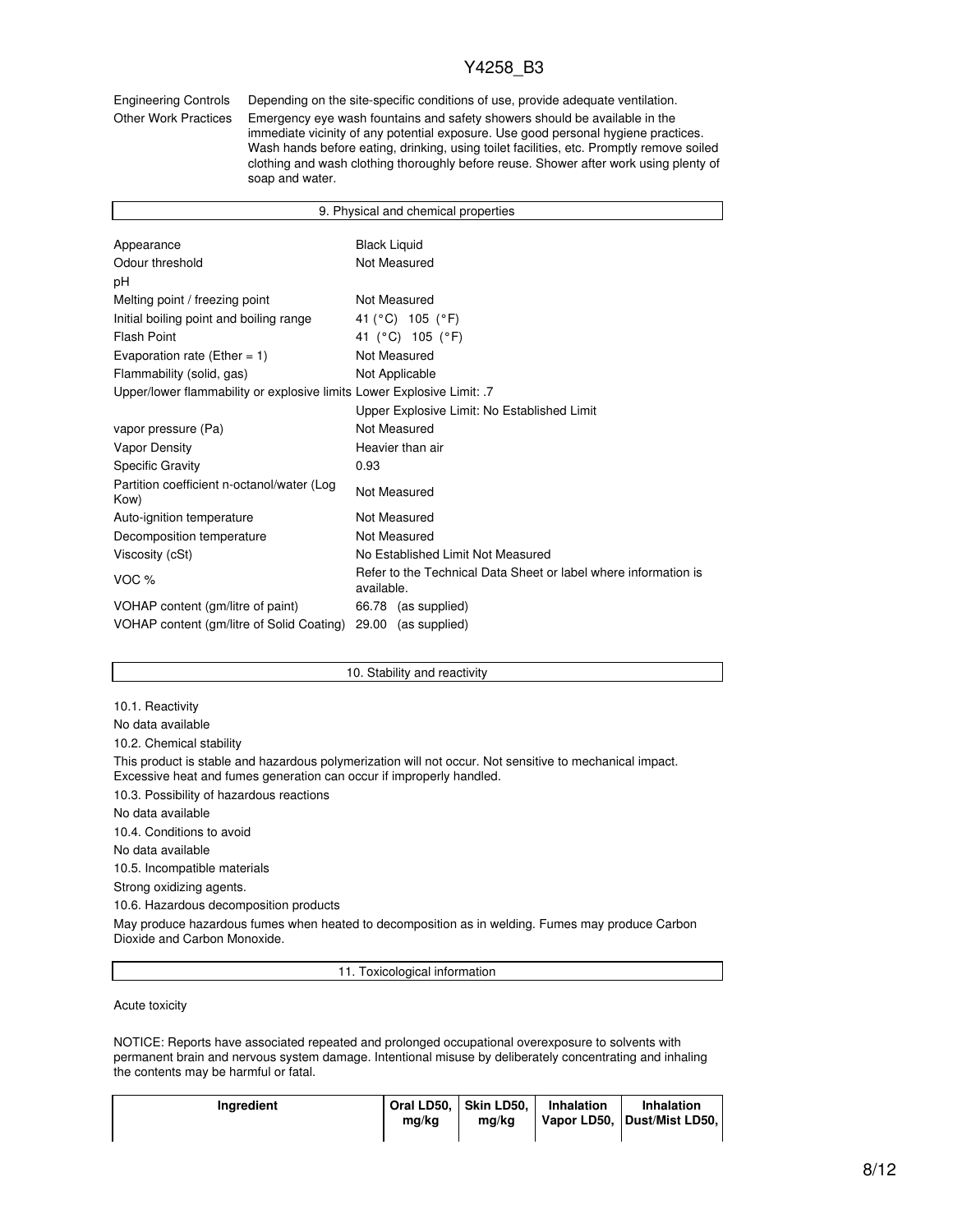|                                                                                                   |                                              |                                                  | mq/L/4hr                    | mg/L/4hr          |
|---------------------------------------------------------------------------------------------------|----------------------------------------------|--------------------------------------------------|-----------------------------|-------------------|
| Solvent naphtha (petroleum), medium aliphatic -<br>(64742-88-7)                                   | 6,000.00,<br>Rat -<br>Category:<br><b>NA</b> | 3,000.00,<br>Rabbit -<br>Category: 5             | No data<br>available        | No data available |
| Petroleum distillates, hydrotreated light -<br>(64742-47-8)                                       | 5,000.00,<br>Rat -<br>Category: 5            | 2,000.00,<br>Rabbit -<br>Category: 4             | No data<br>available        | No data available |
| Stoddard solvent - (8052-41-3)                                                                    | No data<br>available                         | No data<br>available                             | No data<br>available        | No data available |
| Dimethyl glutarate - (1119-40-0)                                                                  | 8,191.00,<br>Rat -<br>Category:<br>ΝA        | 3,400.00.<br>Rabbit -<br>Category: 5             | No data<br>available        | No data available |
| Naphtha (petroleum), heavy aromatic -<br>$(64742 - 94 - 5)$                                       | 5,000.00,<br>Rat -<br>Category: 5            | 2,000.00,<br>Rabbit -<br>Category: 4             | No data<br>available        | No data available |
| Xylenes (o-, m-, p- isomers) - (1330-20-7)                                                        | 4,299.00,<br>Rat -<br>Category: 5            | 1,548.00,<br>Rabbit -<br>Category: 4             | 20.00, Rat -<br>Category: 4 | No data available |
| SATURATED HYDROCARBON - (TS-KS6505)                                                               | No data<br>available                         | No data<br>available                             | No data<br>available        | No data available |
| Carbon black - (1333-86-4)                                                                        | 8,000.00,<br>Rat -<br>Category:<br>ΝA        | 3,000.00,<br>Rabbit -<br>Category: 5             | No data<br>available        | No data available |
| 2,5-Pyrrolidinedione,<br>3-dodecyl-1-(2,2,6,6-tetramethyl-4-piperidinyl)- -<br>$(79720 - 19 - 7)$ | No data<br>available                         | No data<br>available                             | No data<br>available        | No data available |
| Hexanoic acid, 2-ethyl-, cobalt(2+) salt -<br>$(136 - 52 - 7)$                                    | 1,220.00,<br>Rabbit -<br>Category: 4         | 5,000.00,<br>Rat -<br>Category: 5                | No data<br>available        | No data available |
| Naphthalene - (91-20-3)                                                                           | 490.00, Rat<br>- Category:<br>4              | 20,000.00,<br>Rabbit -<br>Category:<br><b>NA</b> | No data<br>available        | No data available |
| Methyl ethyl ketoxime - (96-29-7)                                                                 | 930.00, Rat<br>- Category:<br>4              | 2,000.00,<br>Rabbit -<br>Category: 4             | 20.00, Rat -<br>Category: 4 | No data available |

| Item                                                                        | Category              | Hazard                       |
|-----------------------------------------------------------------------------|-----------------------|------------------------------|
| Acute Toxicity (mouth)                                                      | Not Classified        | Not Applicable               |
| Acute Toxicity (skin)                                                       | Not Classified        | Not Applicable               |
| <b>Acute Toxicity (inhalation)</b>                                          | Not Classified        | Not Applicable               |
| Skin corrosion/irritation                                                   | З                     | Causes mild skin irritation. |
| Eye damage/irritation                                                       | <b>Not Classified</b> | Not Applicable               |
| Sensitization (respiratory)                                                 | Not Classified        | Not Applicable               |
| Sensitization (skin)                                                        | Not Classified        | Not Applicable               |
| Germ toxicity                                                               | Not Classified        | Not Applicable               |
| Carcinogenicity                                                             | 1В                    | May cause cancer.            |
| <b>Reproductive Toxicity</b>                                                | <b>Not Classified</b> | Not Applicable               |
| Specific target organ systemic toxicity Not Classified<br>(single exposure) |                       | Not Applicable               |
| Specific target organ systemic<br>Toxicity (repeated exposure)              | Not Classified        | Not Applicable               |
| <b>Aspiration hazard</b>                                                    | Not Classified        | Not Applicable               |

12. Ecological information

12.1. Toxicity

No additional information provided for this product. See Section 3 for chemical specific data.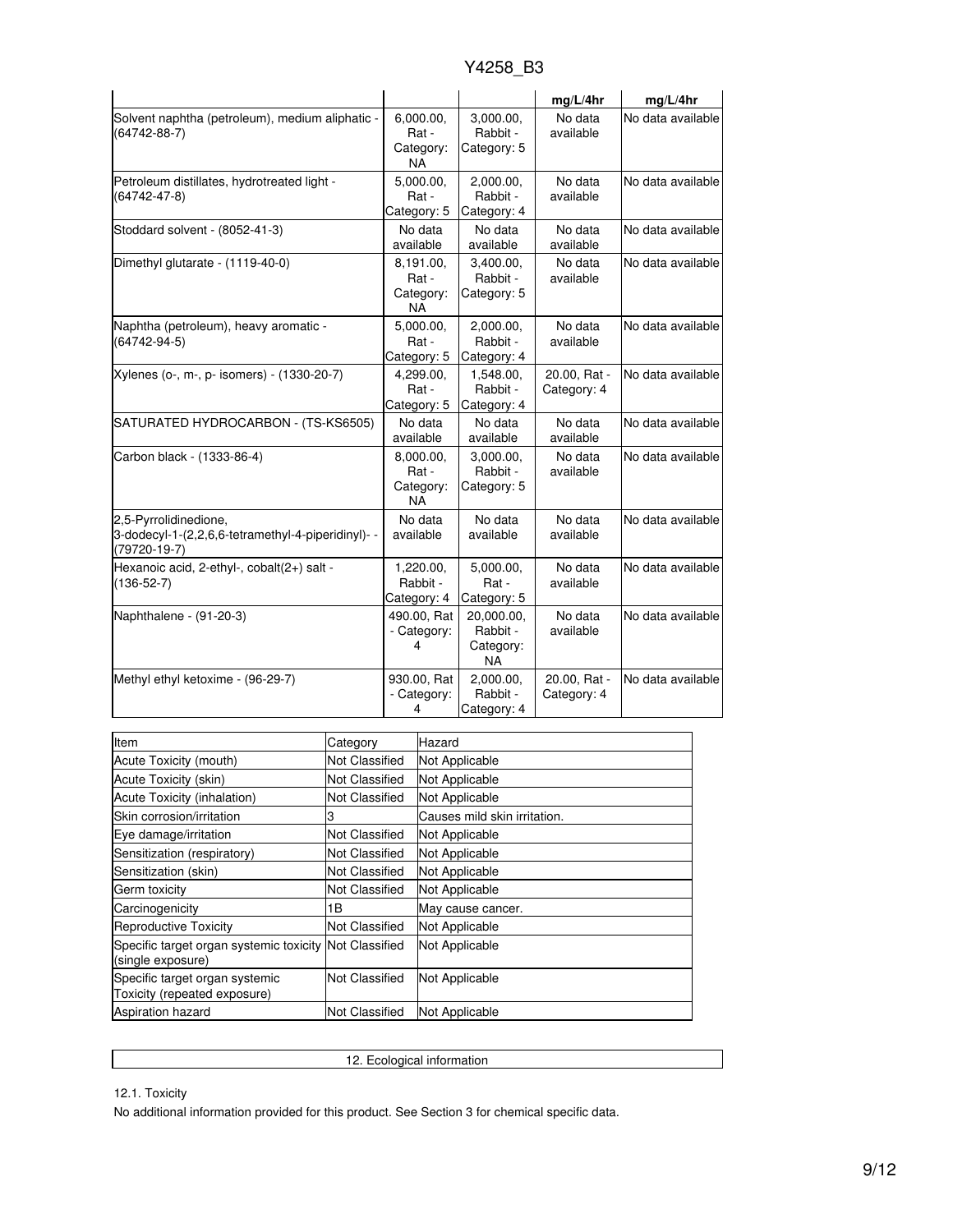### Aquatic Ecotoxicity

| Ingredient                                                                                  | 96 hr LC50 fish.<br>mg/l        | 48 hr EC50 crustacea,<br>mg/l          | ErC50 algae,<br>mg/l                          |
|---------------------------------------------------------------------------------------------|---------------------------------|----------------------------------------|-----------------------------------------------|
| Solvent naphtha (petroleum), medium aliphatic<br>$(64742 - 88 - 7)$                         | 800.00, Pimephales<br>promelas  | 100.00, Daphnia magna                  | 450.00 (96 hr), Selenastrum<br>capricornutum  |
| Petroleum distillates, hydrotreated light -<br>(64742-47-8)                                 | 2.20, Lepomis<br>macrochirus    | 4,720.00, Dendronereides<br>heteropoda | Not Available                                 |
| Stoddard solvent - (8052-41-3)                                                              | Not Available                   | Not Available                          | Not Available                                 |
| Dimethyl glutarate - (1119-40-0)                                                            | 19.60, Pimephales<br>promelas   | 122.10, Daphnia magna                  | Not Available                                 |
| Naphtha (petroleum), heavy aromatic -<br>(64742-94-5)                                       | 45.00, Pimephales<br>promelas   | 12.00, Daphnia magna                   | 2.50 (72 hr), Skeletonema<br>costatum         |
| Xylenes (o-, m-, p- isomers) - (1330-20-7)                                                  | 3.30, Oncorhynchus<br>mykiss    | 8.50, Palaemonetes<br>pugio            | 100.00 (72 hr), Chlorococcales                |
| SATURATED HYDROCARBON - (TS-KS6505)                                                         | Not Available                   | Not Available                          | $0.00$ (hr),                                  |
| Carbon black - (1333-86-4)                                                                  | 1,000.00, Danio<br>rerio        | 5,600.00, Daphnia<br>magna             | 10,000.00 (72 hr), Scenedesmus<br>subspicatus |
| 2,5-Pyrrolidinedione,<br>3-dodecyl-1-(2,2,6,6-tetramethyl-4-piperidinyl)-<br>$(79720-19-7)$ | Not Available                   | Not Available                          | $0.00$ (hr),                                  |
| Hexanoic acid, 2-ethyl-, cobalt(2+) salt -<br>$(136-52-7)$                                  | Not Available                   | Not Available                          | Not Available                                 |
| Naphthalene - (91-20-3)                                                                     | 0.99, Oncorhynchus<br>gorbuscha | 1.60, Daphnia magna                    | 68.21 (96 hr), Scenedesmus<br>subspicatus     |
| Methyl ethyl ketoxime - (96-29-7)                                                           | 320.00, Leuciscus<br>idus       | 500.00, Daphnia magna                  | 83.00 (72 hr), Scenedesmus<br>subspicatus     |

12.2. Persistence and degradability No data available 12.3. Bioaccumulative potential Not Measured 12.4. Mobility in soil No data available 12.5. Results of PBT and vPvB assessment This product contains no PBT/vPvB chemicals. 12.6. Other adverse effects No data available

13. Disposal considerations

13.1. Waste treatment methods

Do not allow spills to enter drains or watercourses.

Dispose of in accordance with local, state and federal regulations. (Also reference RCRA information in Section 15 if listed).

14. Transport information

14.1. UN number UN 1263

14.2. UN proper shipping name **PAINT** - Marine pollutant (reaction product: bisphenolA-(epichlorhydrin); epoxy resin)

14.3. Transport hazard class(es)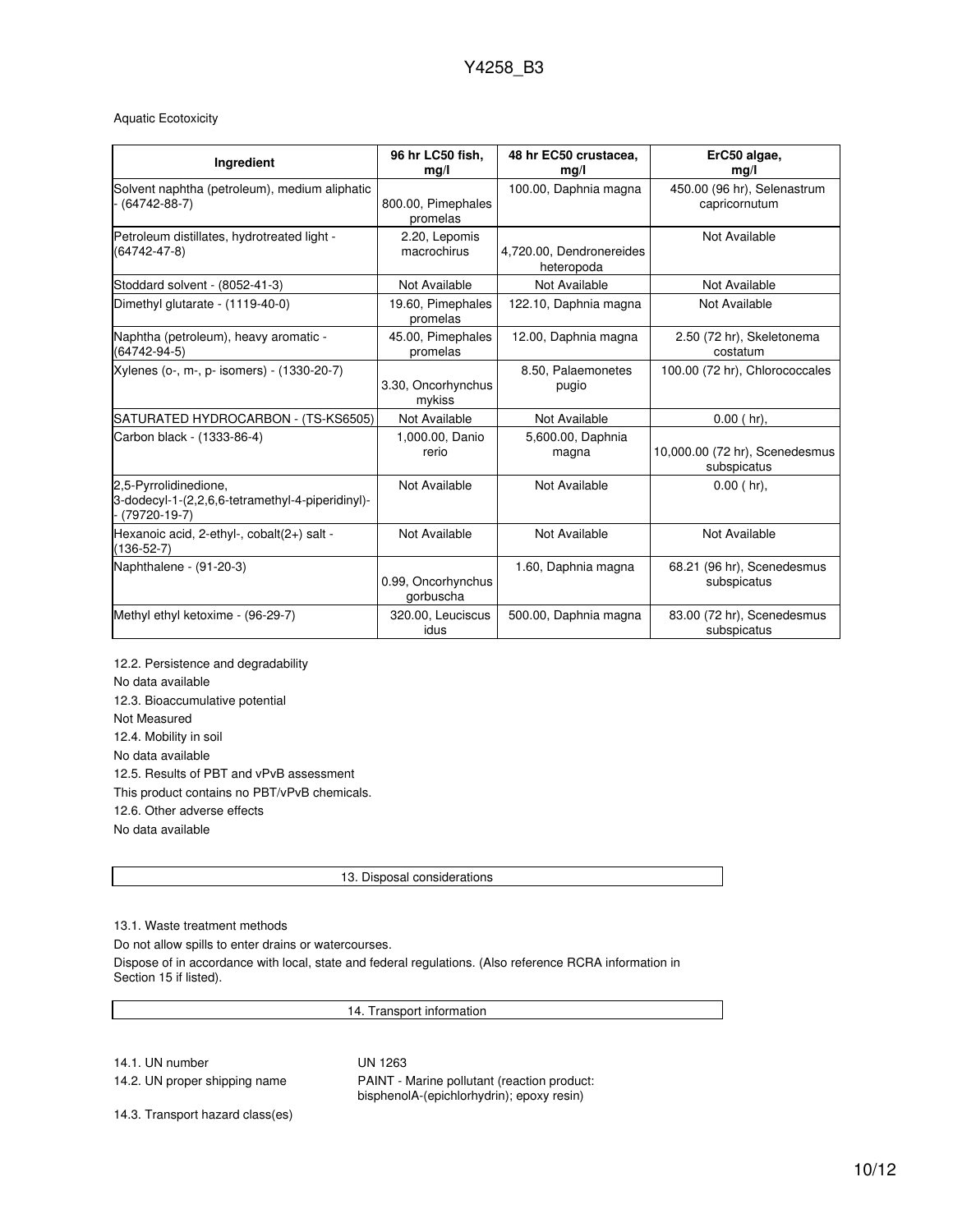| DOT (Domestic Surface Transportation)                                          |                                                                       |                                                                               | IMO / IMDG (Ocean Transportation)                                                                                                                                                                                                                                   |  |  |  |
|--------------------------------------------------------------------------------|-----------------------------------------------------------------------|-------------------------------------------------------------------------------|---------------------------------------------------------------------------------------------------------------------------------------------------------------------------------------------------------------------------------------------------------------------|--|--|--|
| <b>DOT Proper</b><br>Shipping Name                                             | <b>CONSUMER</b><br>COMMODITY,<br>ORM-D                                | <b>IMDG Proper</b><br>Shipping Name                                           | PAINT - Marine pollutant<br>(reaction product:<br>bisphenolA-(epichlorhydrin);<br>epoxy resin)                                                                                                                                                                      |  |  |  |
| <b>DOT Hazard Class</b>                                                        | Not Regulated                                                         | Sub Class                                                                     | IMDG Hazard Class Flammable Liquid, 3<br>Not applicable                                                                                                                                                                                                             |  |  |  |
| UN / NA Number                                                                 | UN 1263                                                               |                                                                               |                                                                                                                                                                                                                                                                     |  |  |  |
| DOT Packing Group                                                              | Not Regulated                                                         | <b>IMDG Packing</b><br>Group                                                  | Ш                                                                                                                                                                                                                                                                   |  |  |  |
| CERCLA/DOT RQ                                                                  | 541 gal. / 4214 lbs.                                                  | System Reference<br>Code                                                      | 181                                                                                                                                                                                                                                                                 |  |  |  |
| 14.4. Packing group                                                            | Ш                                                                     |                                                                               |                                                                                                                                                                                                                                                                     |  |  |  |
| 14.5. Environmental hazards                                                    |                                                                       |                                                                               |                                                                                                                                                                                                                                                                     |  |  |  |
| <b>IMDG</b>                                                                    | Marine Pollutant: No                                                  |                                                                               |                                                                                                                                                                                                                                                                     |  |  |  |
| 14.6. Special precautions for user                                             |                                                                       |                                                                               |                                                                                                                                                                                                                                                                     |  |  |  |
| Not Applicable                                                                 |                                                                       |                                                                               |                                                                                                                                                                                                                                                                     |  |  |  |
| Not Applicable                                                                 |                                                                       | 14.7. Transport in bulk according to Annex II of MARPOL73/78 and the IBC Code |                                                                                                                                                                                                                                                                     |  |  |  |
|                                                                                |                                                                       | 15. Regulatory information                                                    |                                                                                                                                                                                                                                                                     |  |  |  |
|                                                                                |                                                                       |                                                                               |                                                                                                                                                                                                                                                                     |  |  |  |
| <b>Regulatory Overview</b>                                                     | Inventory.                                                            |                                                                               | The regulatory data in Section 15 is not intended to be all-inclusive, only selected<br>regulations are represented. All ingredients of this product are listed on the TSCA<br>(Toxic Substance Control Act) Inventory or are not required to be listed on the TSCA |  |  |  |
| <b>WHMIS Classification</b>                                                    | <b>B3 D2A</b>                                                         |                                                                               |                                                                                                                                                                                                                                                                     |  |  |  |
| DOT Marine Pollutants (10%):<br>(No Product Ingredients Listed)                |                                                                       |                                                                               |                                                                                                                                                                                                                                                                     |  |  |  |
|                                                                                | DOT Severe Marine Pollutants (1%):<br>(No Product Ingredients Listed) |                                                                               |                                                                                                                                                                                                                                                                     |  |  |  |
| EPCRA 311/312 Chemicals and RQs (>.1%):                                        |                                                                       |                                                                               |                                                                                                                                                                                                                                                                     |  |  |  |
|                                                                                | Benzene, ethyl- (1000 lb final RQ; 454 kg final RQ)                   |                                                                               |                                                                                                                                                                                                                                                                     |  |  |  |
| Naphthalene                                                                    | $(100$ lb final RQ; 45.4 kg final RQ)                                 |                                                                               |                                                                                                                                                                                                                                                                     |  |  |  |
|                                                                                | Xylenes (o-, m-, p- isomers) (100 lb final RQ; 45.4 kg final RQ)      |                                                                               |                                                                                                                                                                                                                                                                     |  |  |  |
| EPCRA 302 Extremely Hazardous (>.1%) :<br>(No Product Ingredients Listed)      |                                                                       |                                                                               |                                                                                                                                                                                                                                                                     |  |  |  |
| EPCRA 313 Toxic Chemicals (>.1%) :                                             |                                                                       |                                                                               |                                                                                                                                                                                                                                                                     |  |  |  |
| 1,2,4-Trimethyl benzene                                                        |                                                                       |                                                                               |                                                                                                                                                                                                                                                                     |  |  |  |
| Benzene, ethyl-                                                                |                                                                       |                                                                               |                                                                                                                                                                                                                                                                     |  |  |  |
| Naphthalene                                                                    |                                                                       |                                                                               |                                                                                                                                                                                                                                                                     |  |  |  |
| Xylenes (o-, m-, p- isomers)                                                   |                                                                       |                                                                               |                                                                                                                                                                                                                                                                     |  |  |  |
| Mass RTK Substances (>1%):                                                     |                                                                       |                                                                               |                                                                                                                                                                                                                                                                     |  |  |  |
| Carbon black                                                                   |                                                                       |                                                                               |                                                                                                                                                                                                                                                                     |  |  |  |
| Stoddard solvent                                                               |                                                                       |                                                                               |                                                                                                                                                                                                                                                                     |  |  |  |
| Xylenes (o-, m-, p- isomers)                                                   |                                                                       |                                                                               |                                                                                                                                                                                                                                                                     |  |  |  |
| Penn RTK Substances (>1%) :                                                    |                                                                       |                                                                               |                                                                                                                                                                                                                                                                     |  |  |  |
| Carbon black                                                                   |                                                                       |                                                                               |                                                                                                                                                                                                                                                                     |  |  |  |
| Stoddard solvent                                                               |                                                                       |                                                                               |                                                                                                                                                                                                                                                                     |  |  |  |
| Xylenes (o-, m-, p- isomers)                                                   |                                                                       |                                                                               |                                                                                                                                                                                                                                                                     |  |  |  |
| Penn Special Hazardous Substances (>.01%) :<br>(No Product Ingredients Listed) |                                                                       |                                                                               |                                                                                                                                                                                                                                                                     |  |  |  |
| <b>RCRA Status:</b><br>(No Product Ingredients Listed)                         |                                                                       |                                                                               |                                                                                                                                                                                                                                                                     |  |  |  |
| N.J. RTK Substances (>1%):                                                     |                                                                       |                                                                               |                                                                                                                                                                                                                                                                     |  |  |  |
| Carbon black                                                                   |                                                                       |                                                                               |                                                                                                                                                                                                                                                                     |  |  |  |
| Solvent naphtha (petroleum), medium aliphatic                                  |                                                                       |                                                                               |                                                                                                                                                                                                                                                                     |  |  |  |